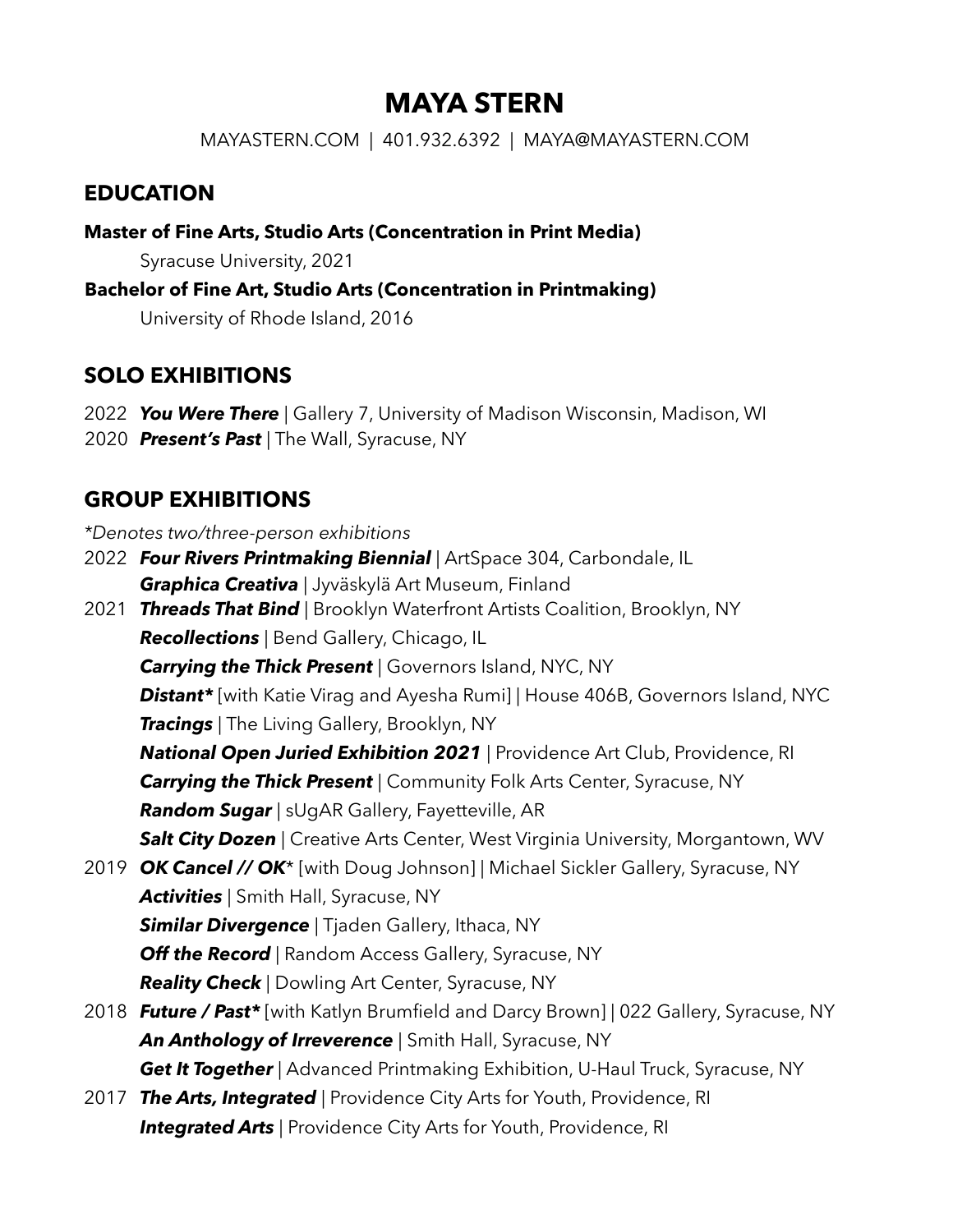*The Boston Printmakers Student Exhibition* | VanDernoot Gallery, Cambridge, MA

- 2016 *Carlotti Exhibition* | University of Rhode Island, RI *Uncommon Ground* | OneWay Gallery, Narragansett, RI **Student Juried Exhibition** | University of Rhode Island, Kingston, RI *Creative Fusion* | Warwick Center for the Arts, Warwick RI *CityArts Staff Gallery Show* | Providence CityArts for Youth, Providence, RI
- 2015 *Student Juried Exhibition* | University of Rhode Island, Kingston, RI *No Comment, Here's Art* | University of Rhode Island, Kingston, RI *The Boston Printmakers Student Exhibition* | VanDernoot Gallery, Cambridge, MA

### **TEACHING EXPERIENCE**

- 2021 **Adjunct Instructor, Digital Print Media** | Syracuse University, Syracuse, NY **Studio Arts Capstone Teaching Assistant** | Syracuse University, Syracuse, NY
- 2020 **Adjunct Instructor, Screenprint** | Syracuse University, Syracuse, NY **Workshop Instructor, Screenprint** | Syracuse University, Syracuse, NY
- 2019 **Adjunct Instructor, Screenprint** | Syracuse University, Syracuse, NY **Printmaking Instructor** | Syracuse University Summer College Program, Syracuse, NY

**Screenprint Teaching Assistant** | Syracuse University, Syracuse, NY

- 2018 **Planographic Processes Teaching Assistant** | Syracuse University, Syracuse, NY
- 2017 **Turnaround Teaching Artist Project** | Providence CityArts for Youth, Providence, RI **Studio Arts Instructor** | Providence CityArts for Youth, Providence, RI **Printmaking I Teaching Assistant** | University of Rhode Island, Kingston, RI

### **PROFESSIONAL EXPERIENCE**

2021 **After School Art Program Administrator** | Salem Hyde Elementary School & Oasis Academy, Syracuse, NY

**Studio Assistant** | Clockwork Press, Brooklyn, NY **Residency Coordinator**, Governors Island Graduate Residency | NYC, NY **Exhibition Coordinator**, Syracuse University MFA Exhibitions | Syracuse, NY

- 2018-21 **Printmaking Shop Technician** | Syracuse University, Syracuse, NY **Printer** | Lake Effect Editions, Syracuse NY **Vice President** | Command Print, Syracuse University, Syracuse, NY
- 2019 **Gallery Assistant** | Community Folk Art Center, Syracuse, NY
- 2016 **Printmaking Monitor**, University of Rhode Island, Kingston, RI **Darkroom Monitor**, University of Rhode Island, Kingston, RI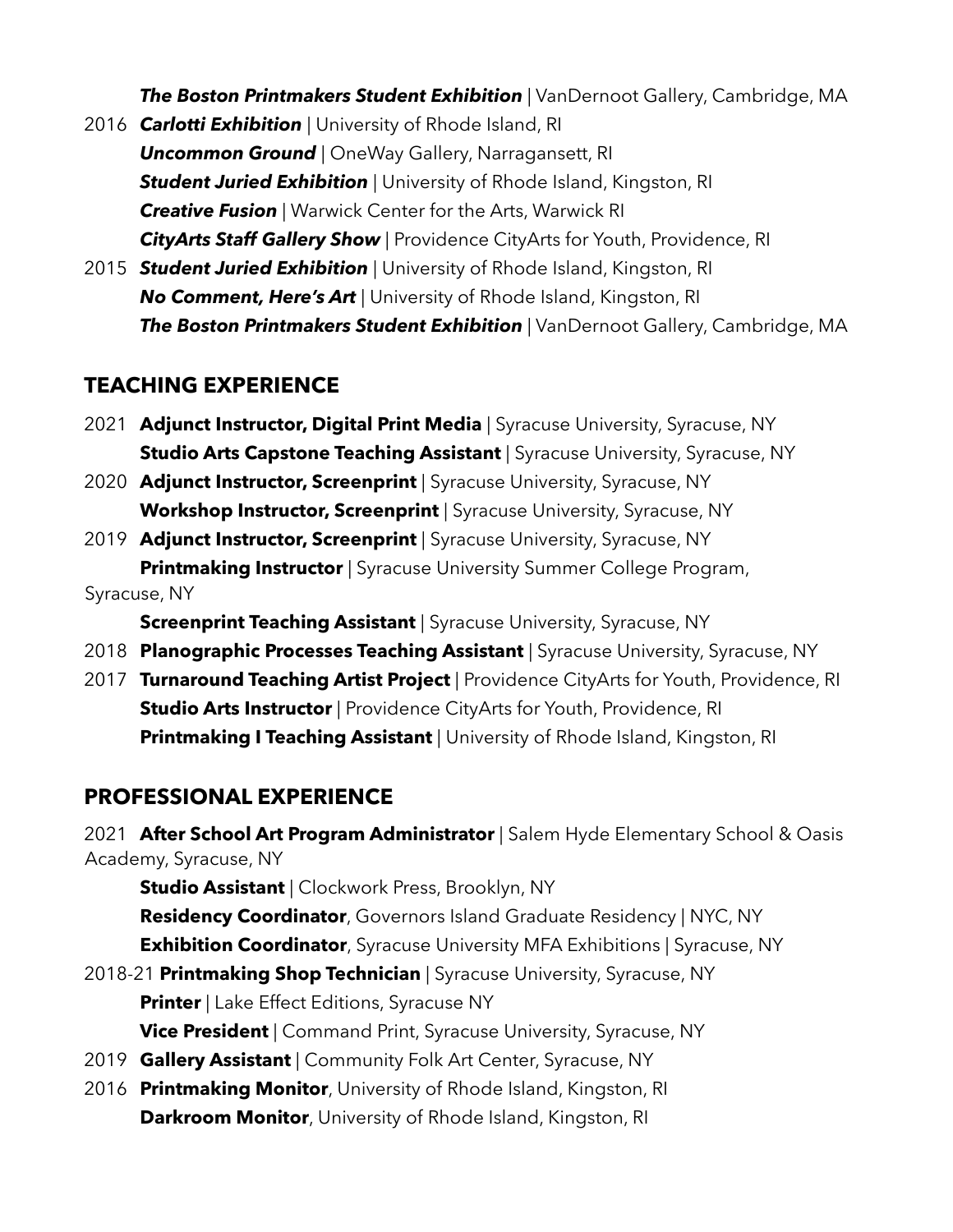## **AWARDS**

- 2022 **Best in Show** | Four Rivers Print Biennial
- 2021 **The Trust at Governors Island Summer Artist Residency** | Governors Island, NYC **Graduate Fellowship** | Southern Graphics Council International **Marion Behr Printmaking Award** | Syracuse University
- 2020 **State of the Art Prize** | Printmaking Today
- 2019 **Travel Grant** | Syracuse University **Creative Opportunity Grant** | Syracuse University
- 2018 **Ginsburg-Klaus Art in Los Angeles Week** | Syracuse University **Instructional Associateship** | Syracuse University
- 2016 **Juror's Choice, Student Juried Exhibition** | University of Rhode Island **Excellence Award** | University of Rhode Island **Honorable Mention** | Warwick Center for the Arts

## **PRESS & INTERVIEWS**

- 2022 *Issue 36* | The Hand Magazine
- 2021 *Interwoven* | Syracuse University Art Museum *Carrying the Thick Present* | Syracuse University MFA Exhibitions
- 2020 *State of the Art Prize* | Printmaking Today, Winter 2020 Issue 116
- 2019 *Technology is a Slow Job that Never Ends* | Rose Marcus
- 2016 **Creating Art Without Digital Technology** | Good 5 Cent Cigar

## **PORTFOLIO EXCHANGES**

- *2021 Recollections |* The Bend Gallery, organized by Thuong Hoai Tran & Maddie May
- 2020 **Salt City Dozen** | Lake Effect Editions, organized by Dusty Herbig
- 2019 *Members Exchange |* Southern Graphics Council International

## **ARTIST & PRINTER COLLABORATIONS**

*Lake Effect Editions, Syracuse University*

Golnar Adili - assisted with photolithograph & laser engraving Adam DelMarcelle - assisted with 6-layer CYMK screenprint Aaron Coleman - assisted with 5-layer lithograph and screenprint Stacey Lee Webber - assisted with blind embossment Shelley Thorstensen - assisted with 2-layer relief print & chine collé